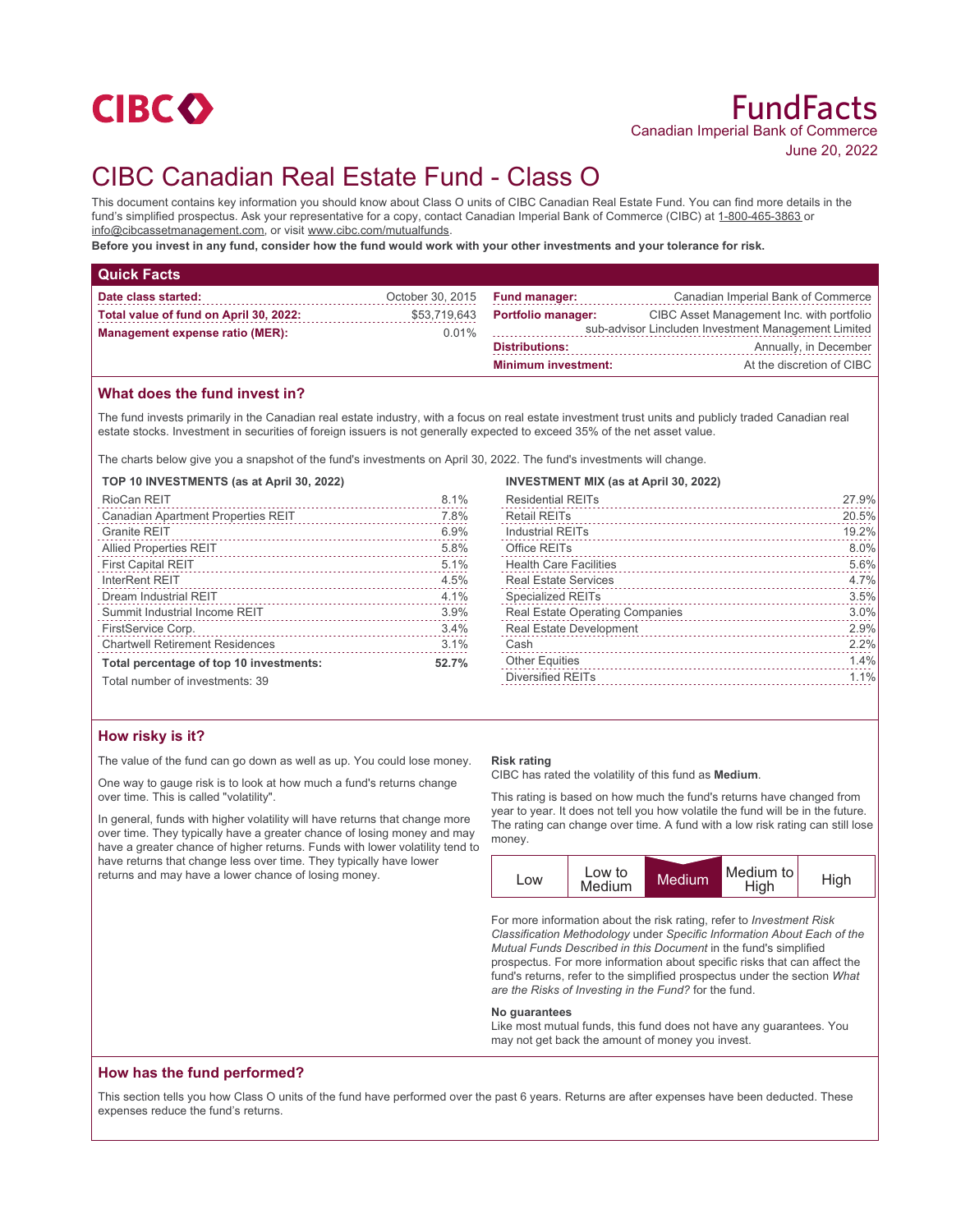# **FundFacts**

### **YEAR-BY-YEAR RETURNS**

This chart shows how Class O units of the fund performed in each of the past 6 calendar years. Class O units dropped in value in 1 of the 6 years. The range of returns and change from year to year can help you assess how risky the fund has been in the past. It does not tell you how the fund will perform in the future.



#### **BEST AND WORST 3-MONTH RETURNS**

This table shows the best and worst returns for Class O units of the fund in a 3-month period over the past 6 calendar years. The best and worst 3-month returns could be higher or lower in the future. Consider how much of a loss you could afford to take in a short period of time.

|                    | Return 3 months ending  | If you invested \$1,000 at the beginning of the period |
|--------------------|-------------------------|--------------------------------------------------------|
| <b>Best return</b> | 15.2%   March 31, 2019  | Your investment would rise to \$1,152                  |
| Worst return       | -19.7%   March 31, 2020 | Your investment would drop to \$804                    |

#### **AVERAGE RETURN**

The annual compounded return of Class O units of the fund since October 30, 2015 was 9.6%. If you had invested \$1,000 in the fund on October 30, 2015, your investment would be worth \$1,810 as at April 30, 2022.

| Who is this fund for?                                                                                                  | A word about tax                                                                                                                                                                                                                                                                                     |
|------------------------------------------------------------------------------------------------------------------------|------------------------------------------------------------------------------------------------------------------------------------------------------------------------------------------------------------------------------------------------------------------------------------------------------|
| Investors who:<br>• are seeking specific exposure to the real estate sector; and<br>• are investing for the long term. | In general, you will have to pay income tax on any money you make on a<br>fund. How much you pay depends on the tax laws where you live and<br>whether or not you hold the fund in a registered plan such as a<br>Registered Retirement Savings Plan (RRSP) or a Tax-Free Savings<br>Account (TFSA). |
|                                                                                                                        | Keep in mind that if you hold your fund in a non-registered plan, fund<br>distributions are included in your taxable income, whether you receive<br>them in cash or have them reinvested.                                                                                                            |

# **How much does it cost?**

The following tables show the fees and expenses you could pay to buy, own, and sell Class O units of the fund. The fees and expenses - including any commissions - can vary among classes of a fund and among funds. Higher commissions can influence representatives to recommend one investment over another. Ask about other funds and investments that may be suitable for you at a lower cost.

#### **1. SALES CHARGES**

There are no sales charges payable when you buy, switch, or sell Class O units of the fund.

#### **2. FUND EXPENSES**

You don't pay these expenses directly. They affect you because they reduce the fund's returns.

As at December 31, 2021, the expenses for Class O units of the fund were 0.10% of its value. This equals \$1.00 for every \$1,000 invested.

|                                                                                                                                                       | Annual rate<br>(as a % of the fund's value) |
|-------------------------------------------------------------------------------------------------------------------------------------------------------|---------------------------------------------|
| Management expense ratio (MER)<br>This is the total of the fund's operating expenses for Class O units of the fund. No management fees are charged in |                                             |
| respect of Class O units.                                                                                                                             | 0.01%                                       |
| Trading expense ratio (TER)                                                                                                                           |                                             |
| These are the fund's trading costs.                                                                                                                   | $0.09\%$                                    |
| <b>Fund expenses</b>                                                                                                                                  | 0.10%                                       |
|                                                                                                                                                       |                                             |